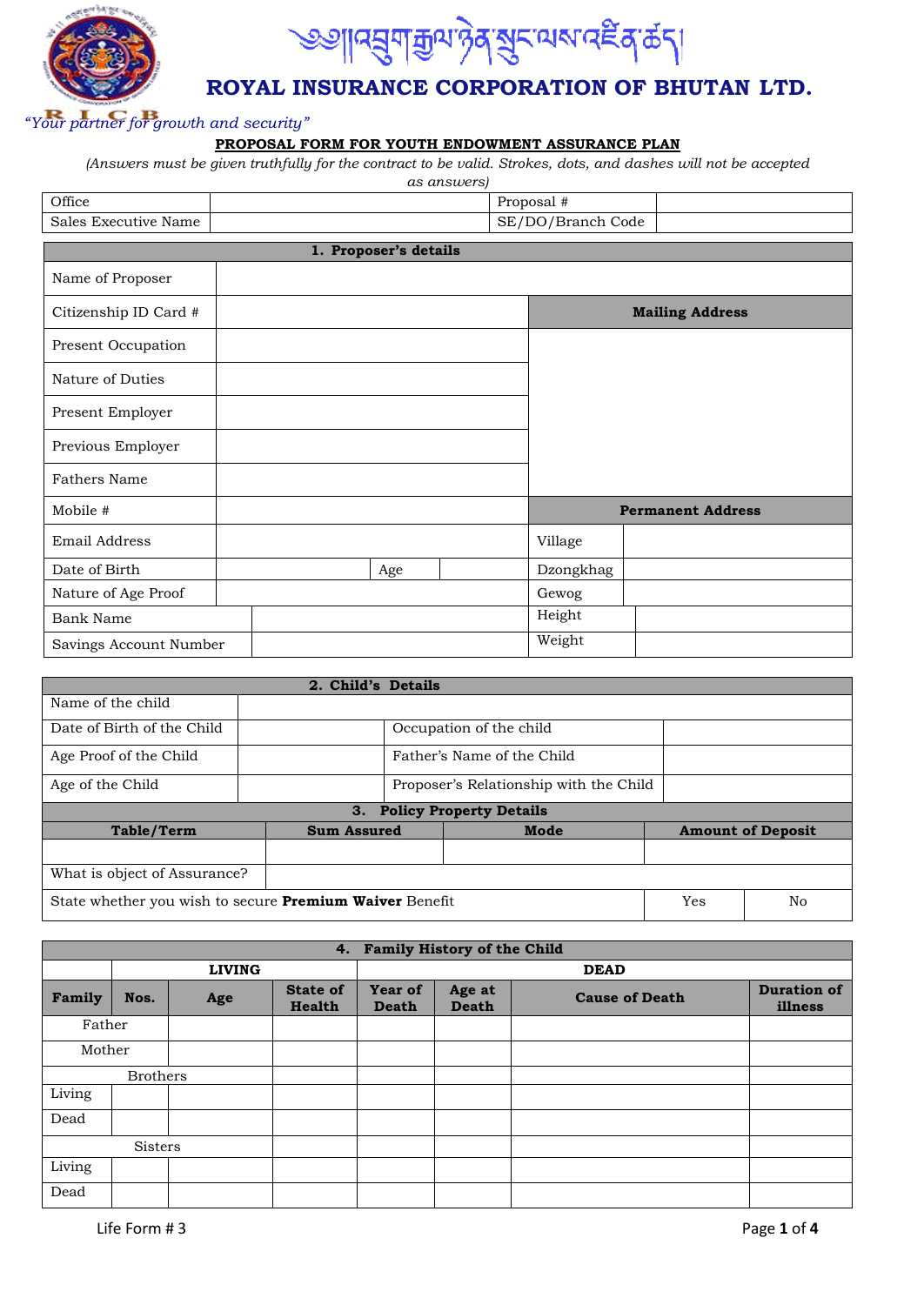

# <sup>৩৩</sup>୩৭য়ৢঀৗয়ৣ৽৸ঔ৾৶য়৸৻৸ড়৸৸৻ড়ড়৸

# **ROYAL INSURANCE CORPORATION OF BHUTAN LTD.**

## *"Your partner for growth and security"*

| 5. Personal History of the Proposer                                                                                                   |     |                |  |  |
|---------------------------------------------------------------------------------------------------------------------------------------|-----|----------------|--|--|
| What has been your usual state of health?                                                                                             |     |                |  |  |
| Have you any defect or deformity? If so give details.                                                                                 |     |                |  |  |
| State number of missing teeth                                                                                                         |     |                |  |  |
| For how many missing teeth denture is worn                                                                                            |     |                |  |  |
|                                                                                                                                       |     |                |  |  |
| 6. Medical questionnaires of proposer (Please tick)                                                                                   |     |                |  |  |
| Has any of your relations living or dead suffered from any hereditary disease like diabetics,<br>a.                                   | Yes | No             |  |  |
| insanity, asthma, cancer, leprosy, etc                                                                                                |     |                |  |  |
| Persistent cough, asthma, bronchitis, pneumonia, pleurisy, spitting of blood, tuberculosis or<br>b.<br>any diseases of lungs?         | Yes | No             |  |  |
| High or low blood pressure. Rheumatic, fever, pains in chest, number of attacks; dates,<br>c.                                         | Yes | No             |  |  |
| breathlessness, palpitation, infection or any other diseases of the heart or arteries?                                                |     |                |  |  |
| Peptic ulcer, colitis, jaundice, piles, dysentery or any disease of stomach, liver, spleen, gall<br>d.<br>bladder or pancreas?        | Yes | No             |  |  |
| Any disease of kidney, prostate or urinary system?<br>e.                                                                              | Yes | N <sub>o</sub> |  |  |
| Paralysis, insanity, epilepsy, fits or any kind of nervous breakdown or any other diseases of<br>f.                                   |     |                |  |  |
| the brain or the nervous system?                                                                                                      | Yes | No             |  |  |
| Hernia, hydrocele, varicocele, fistula, varicose veins, skin eruption, filariasis, goiter,<br>g.                                      | Yes | No             |  |  |
| gonorrhea, syphilis or any other Venereal disease?                                                                                    |     |                |  |  |
| Cancer, leprosy, rheumatism, gout, enlarged glands or tumors?<br>h.                                                                   | Yes | No             |  |  |
| Any disease of the ear, nose, throat or eye including defective sights or hearing and<br>i.<br>discharge from the ears?               | Yes | No             |  |  |
| Have you been suspected of diabetics or are you suffering from diabetics or have ever<br>j.                                           | Yes | No             |  |  |
| passed sugar, albumin, pus or blood in urine?                                                                                         |     |                |  |  |
| Did you ever have any operation, accident or injury?<br>k.                                                                            |     |                |  |  |
| Have you ever had an Electrocardiogram (ECG), X-Ray or screening of blood, urine or stool<br>1.<br>examination?                       |     |                |  |  |
| m. Do you or have you ever used alcoholic drinks, narcotics or any other drugs? If so, what?                                          |     |                |  |  |
| Also state quantity consumed per day.                                                                                                 | Yes | No.            |  |  |
| If "Yes" describe fully each ailment giving its nature, the number of attacks, dates, duration, severity, treatment of                |     |                |  |  |
| doctors consulted giving reference to the questions  details of Question #                                                            |     |                |  |  |
|                                                                                                                                       |     |                |  |  |
|                                                                                                                                       |     |                |  |  |
| 7. Medical questionnaires of child (Please tick)                                                                                      |     |                |  |  |
| Has any of your relations living or dead suffered from any hereditary disease like                                                    |     |                |  |  |
| a.<br>diabetics, insanity, asthma, cancer, leprosy, etc                                                                               | Yes | No             |  |  |
| Persistent cough, asthma, bronchitis, pneumonia, pleurisy, spitting of blood,<br>b.                                                   |     |                |  |  |
| tuberculosis or any diseases of lungs?                                                                                                | Yes | No             |  |  |
| High or low blood pressure. Rheumatic, fever, pains in chest, number of attacks; dates,<br>c.                                         | Yes | No             |  |  |
| breathlessness, palpitation, infection or any other diseases of the heart or arteries?                                                |     |                |  |  |
| Peptic ulcer, colitis, jaundice, piles, dysentery or any disease of stomach, liver, spleen,<br>d.<br>Yes<br>gall bladder or pancreas? |     |                |  |  |
| Any disease of kidney, prostate or urinary system?<br>Yes<br>e.                                                                       |     |                |  |  |
| Paralysis, insanity, epilepsy, fits or any kind of nervous breakdown or any other diseases<br>f.                                      |     |                |  |  |
| Yes<br>No<br>of the brain or the nervous system?                                                                                      |     |                |  |  |
| Hernia, hydrocele, varicocele, fistula, varicose veins, skin eruption, filariasis, goiter,<br>g.                                      | Yes | No             |  |  |
| gonorrhea, syphilis or any other Venereal disease?                                                                                    |     |                |  |  |
| Cancer, leprosy, rheumatism, gout, enlarged glands or tumors?<br>Yes<br>No<br>h.                                                      |     |                |  |  |
| Any disease of the ear, nose, throat or eye including defective sights or hearing and<br>i.<br>discharge from the ears?               | Yes | No             |  |  |
| Have you been suspected of diabetics or are you suffering from diabetics or have ever<br>j.                                           |     |                |  |  |
| passed sugar, albumin, pus or blood in urine?                                                                                         | Yes | No             |  |  |
| Did you ever have any operation, accident or injury?<br>k.                                                                            | Yes | $\rm No$       |  |  |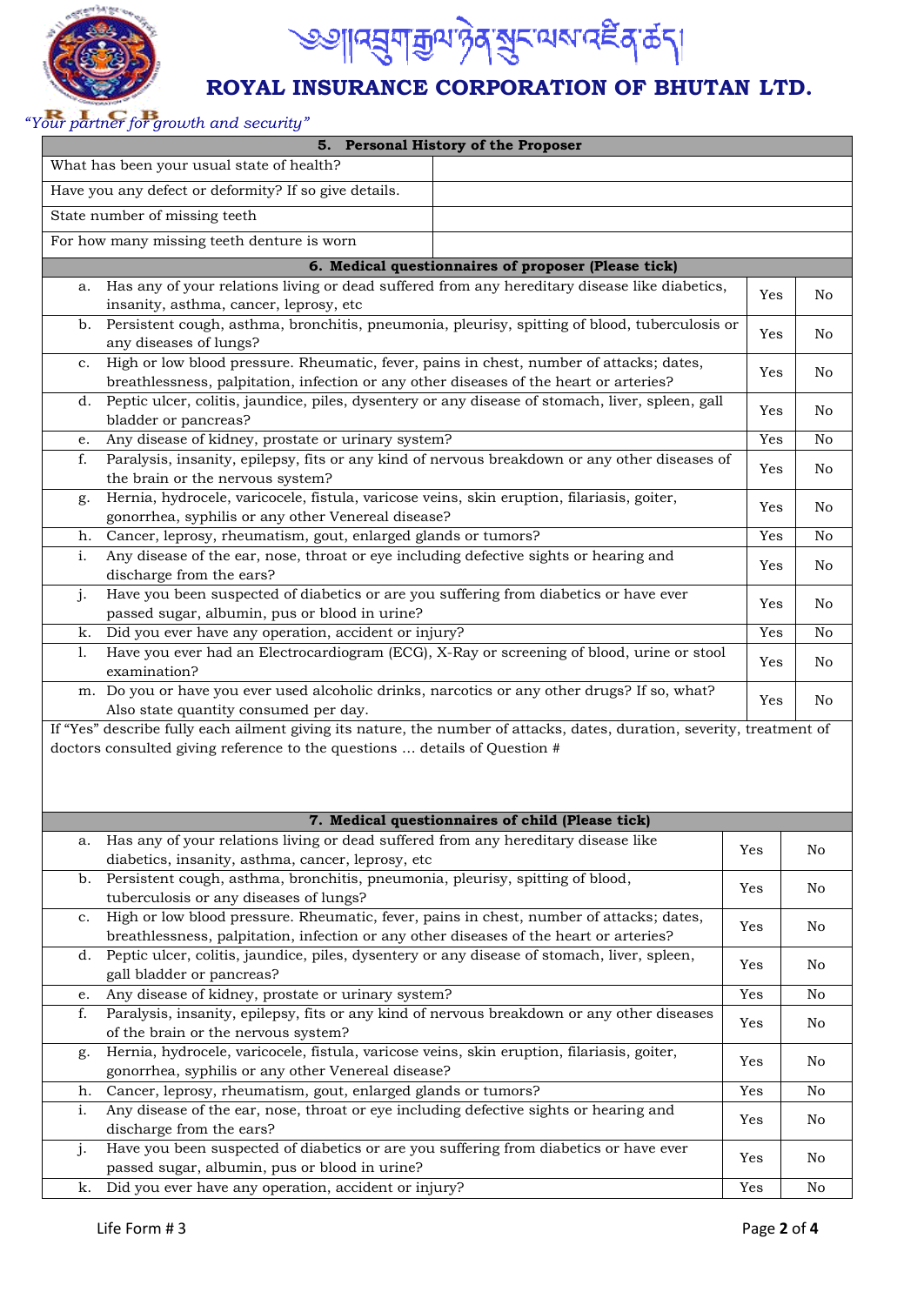



# **ROYAL INSURANCE CORPORATION OF BHUTAN LTD.**

## *"Your partner for growth and security"*

| $\sigma$ and $\sigma$ and $\sigma$ and $\sigma$ and $\sigma$ and $\sigma$ and $\sigma$                                                             |  |                                            |    |  |    |
|----------------------------------------------------------------------------------------------------------------------------------------------------|--|--------------------------------------------|----|--|----|
| Have you ever had an Electrocardiogram (ECG), X-Ray or screening of blood, urine or<br>ı.<br>stool examination?                                    |  |                                            |    |  | No |
| m. Do you or have you ever used alcoholic drinks, narcotics or any other drugs? If so,<br>Yes<br>No<br>what? Also state quantity consumed per day. |  |                                            |    |  |    |
| If "Yes" describes fully each ailment giving its nature, the number of attacks, dates, duration, severity, treatment of                            |  |                                            |    |  |    |
| doctors consulted giving reference to the questions  details of Question #                                                                         |  |                                            |    |  |    |
| 8. Additional questions for FEMALE proposer                                                                                                        |  |                                            |    |  |    |
| Your Monthly Average income<br>Your Educational Qualification, If any                                                                              |  |                                            |    |  |    |
| State Source of Income<br>Whether you pay Income Tax                                                                                               |  | Yes                                        | No |  |    |
| Yes<br>No<br>Married                                                                                                                               |  | If yes please do fill up husband's details |    |  |    |
| Husband's Name                                                                                                                                     |  |                                            |    |  |    |
| His Occupation                                                                                                                                     |  |                                            |    |  |    |
| His average monthly income                                                                                                                         |  |                                            |    |  |    |

#### DECLARATION BY THE PROPOSER

| $Srl$ #                                | <b>Ouestion</b>                                      | YES | NO |
|----------------------------------------|------------------------------------------------------|-----|----|
|                                        | Do you want to receive SMS on this?                  |     |    |
|                                        | If the answer is YES, Please provide Mobile #        |     |    |
| Do you want to receive e-mail on this? |                                                      |     |    |
|                                        | If the answer is YES, Please provide e-mail address# |     |    |

I/We ........................................................................................................for whom and on whose behalf, proposed to assure the life under this policy herein before, do hereby declare that the statements and answers have been given by me after fully understanding the questions and the same are true, completed in every particulars and that I have not withheld any information. Further, I do hereby agree and declare that these statements and this declaration shall be the basis of the contract of assurance between me and the Royal Insurance Corporaion of Bhutan Limited and that if any untrue averment be contained therein, the said contract shall be null and void *ab intio* and all money which shall have been paid in respect thereof shall stand forfeited to the Corporation.

#### **Proposer's Signature**

Notwithstanding the provision of any law, usage, custom or convention for the time being in force prohibiting any doctor, hospital, and/or employer from divulging any knowledge or information about me concerning my health or employment on any kind whatsoever in the policy contract issued to me, I hereby agree, that such authority having such knowledge or informatiuon, shall at any time be at liberty to divulge any such knowledge to the Corporation.

And I further agree and declare that I after the date of submission of the proposal but before the issue of the Policy Document:

- I. If there is any change in my occupation or any adverse cirsumstances connected with financial position or general health of myself or that any member of my family occurs; or
- II. If proposal for assurance or an application for revival of a policy on my life made to any Office of the Corporation has been withdrawn or dropped, deferred or declined, or accepted with an increased premium or subject to the lien or on terms other than as proposed;

I shall forthwith intimate the same to the Corporation in writing to reconsider the terms of acceptance of assurance. Any omission on my part to do shall render this assurance and all money, which shall have been paid in respect thereof, shall stand forfeited to the Corporation.